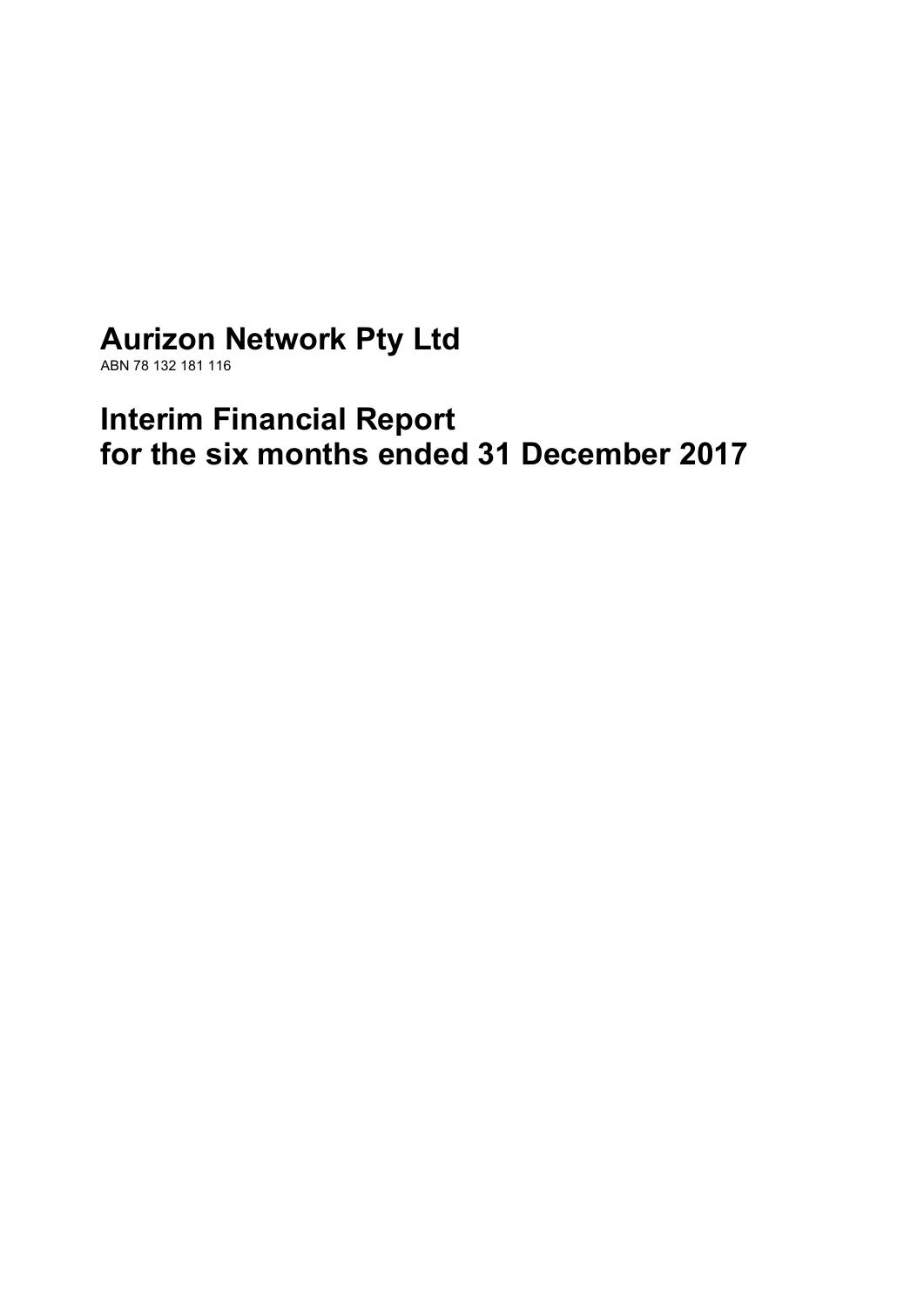## Aurizon Network Pty Ltd ABN 78 132 181 116 Interim Financial Report - 31 December 2017

## **CONTENTS**

| Other information. |  |
|--------------------|--|
| 5                  |  |
| 6                  |  |
|                    |  |
|                    |  |
| 8                  |  |
|                    |  |
|                    |  |

Aurizon Network Pty Ltd is a company limited by shares, incorporated and domiciled in Australia. Its registered office and principal place of business is:

Level 17 175 Eagle Street BRISBANE QLD 4000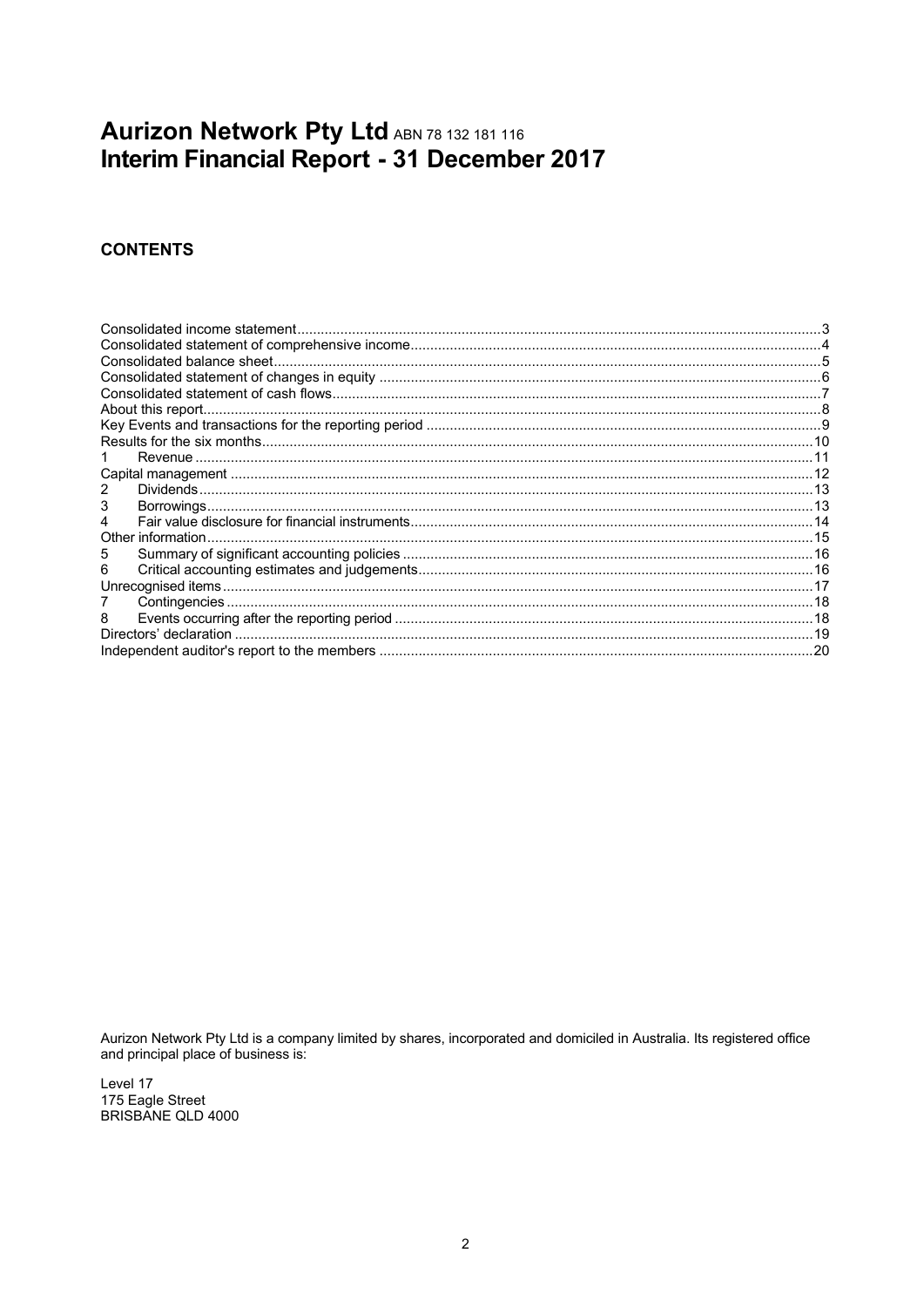#### **Aurizon Network Pty Ltd Consolidated income statement For the six months ended 31 December 2017**

|                                           |              | 31 December | 31 December |
|-------------------------------------------|--------------|-------------|-------------|
|                                           | <b>Notes</b> | 2017<br>\$m | 2016<br>\$m |
| <b>Revenue from continuing operations</b> | 1            | 607.5       | 671.1       |
| Other income                              |              | 0.1         |             |
| Employee benefits expense                 |              | (65.9)      | (64.4)      |
| Energy and fuel                           |              | (76.1)      | (73.0)      |
| Consumables                               |              | (67.3)      | (91.4)      |
| Depreciation and amortisation             |              | (144.4)     | (141.7)     |
| Other expenses                            |              | (5.4)       | (10.0)      |
| <b>Operating profit</b>                   |              | 248.5       | 290.6       |
| Finance income                            |              | 0.2         | 0.7         |
| Finance expenses                          |              | (74.3)      | (84.2)      |
| <b>Net finance costs</b>                  |              | (74.1)      | (83.5)      |
| Profit before income tax                  |              | 174.4       | 207.1       |
| Income tax expense                        |              | (52.7)      | (61.9)      |
| Profit after tax for the six months       |              | 121.7       | 145.2       |

*The above consolidated income statement should be read in conjunction with the accompanying notes.*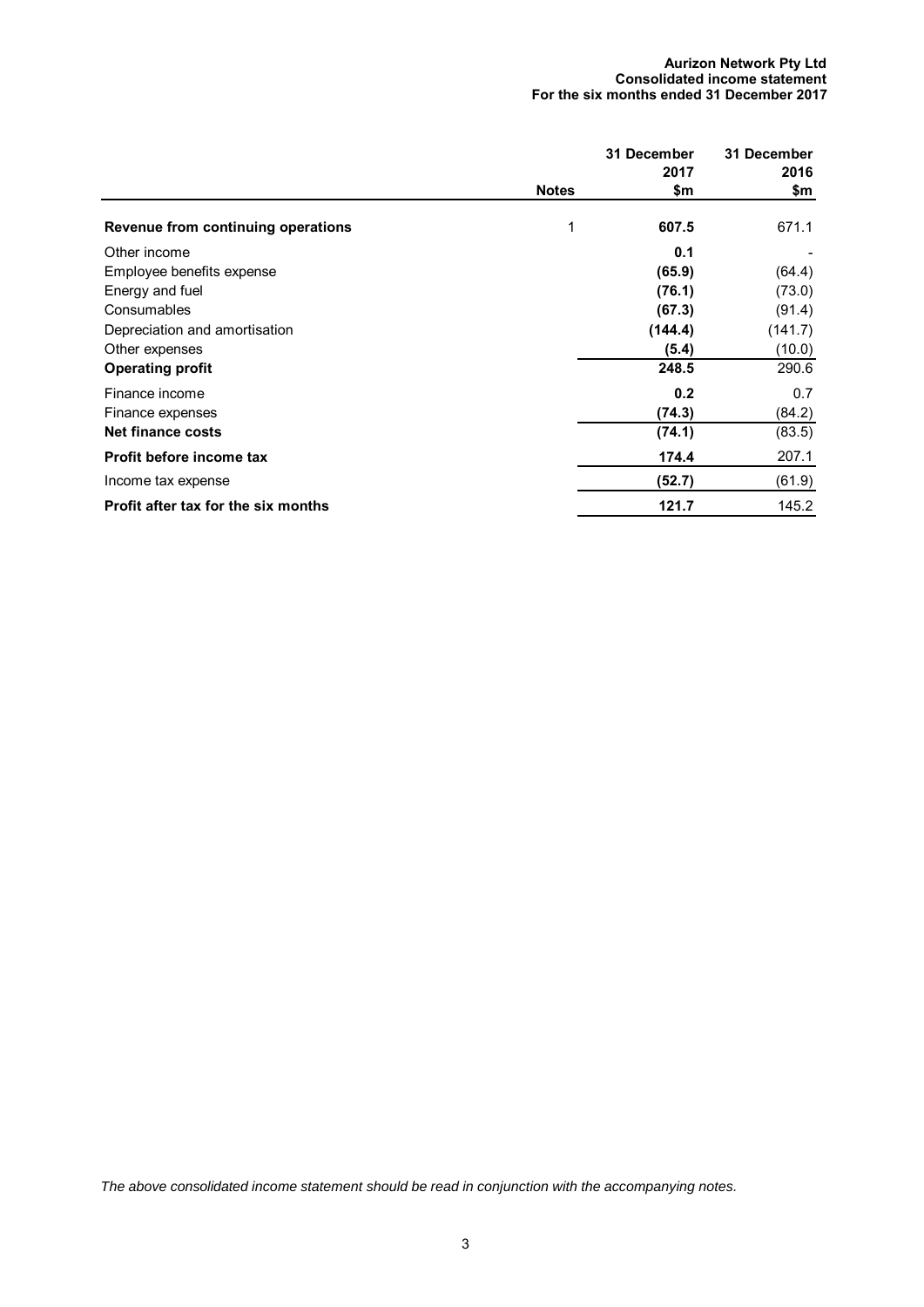#### **Aurizon Network Pty Ltd Consolidated statement of comprehensive income For the six months ended 31 December 2017**

|                                                                                | 31 December<br>2017<br>\$m | 31 December<br>2016<br>\$m |
|--------------------------------------------------------------------------------|----------------------------|----------------------------|
| Profit after tax for the six months                                            | 121.7                      | 145.2                      |
| Other comprehensive income<br>Items that may be reclassified to profit or loss |                            |                            |
| Changes in the fair value of cash flow hedges                                  | 5.8                        | 44.4                       |
| Income tax relating to these items                                             | (1.7)                      | (13.3)                     |
| Other comprehensive income for the six months, net of tax                      | 4.1                        | 31.1                       |
| Total comprehensive income for the six months                                  | 125.8                      | 176.3                      |

*The above consolidated statement of comprehensive income should be read in conjunction with the accompanying notes.*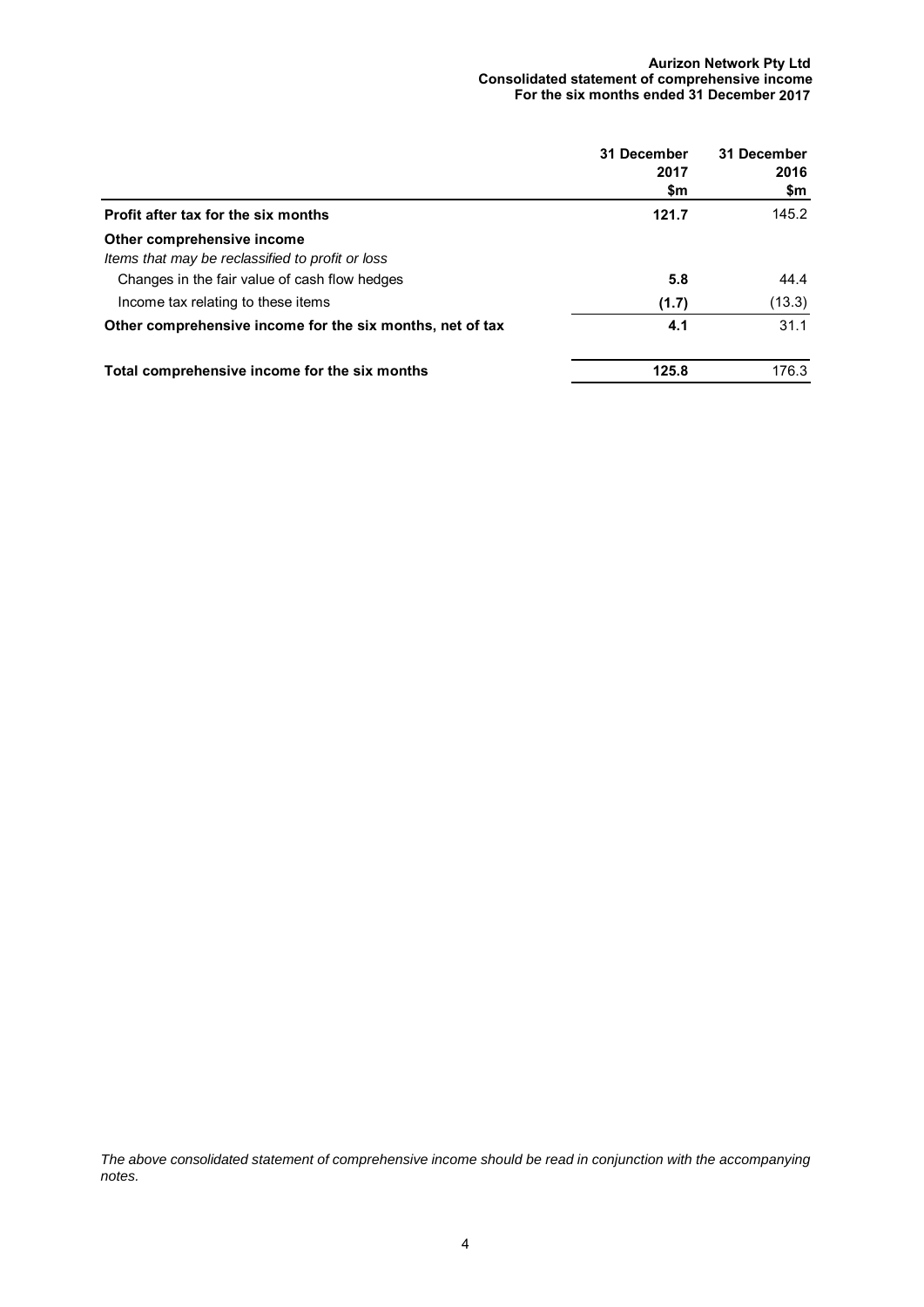|                                      |              | 31 December | 30 June |
|--------------------------------------|--------------|-------------|---------|
|                                      |              | 2017        | 2017    |
|                                      | <b>Notes</b> | \$m         | \$m     |
| <b>ASSETS</b>                        |              |             |         |
| <b>Current assets</b>                |              |             |         |
| Cash and cash equivalents            |              | 2.0         | 21.0    |
| Trade and other receivables          |              | 166.8       | 238.0   |
| Inventories                          |              | 37.5        | 35.3    |
| Derivative financial instruments     |              |             | 0.1     |
| Other assets                         |              | 5.2         | 0.5     |
| Assets classified as held for sale   |              | 0.6         | 0.6     |
| <b>Total current assets</b>          |              | 212.1       | 295.5   |
| <b>Non-current assets</b>            |              |             |         |
| Inventories                          |              | 7.9         | 8.9     |
| Derivative financial instruments     |              | 97.2        | 70.3    |
| Property, plant and equipment        |              | 5,402.4     | 5,390.1 |
| Intangible assets                    |              | 86.8        | 80.7    |
| <b>Total non-current assets</b>      |              | 5,594.3     | 5,550.0 |
| <b>Total assets</b>                  |              | 5,806.4     | 5,845.5 |
| <b>LIABILITIES</b>                   |              |             |         |
| <b>Current liabilities</b>           |              |             |         |
| Trade and other payables             |              | 112.3       | 122.4   |
| Borrowings                           | 3            | 81.0        | 5.0     |
| Provisions                           |              | 39.6        | 41.7    |
| Other liabilities                    |              | 34.6        | 42.9    |
| <b>Total current liabilities</b>     |              | 267.5       | 212.0   |
| <b>Non-current liabilities</b>       |              |             |         |
| <b>Borrowings</b>                    | 3            | 3,202.7     | 2,923.5 |
| Derivative financial instruments     |              | 36.5        | 70.7    |
| Deferred tax liabilities             |              | 630.6       | 600.2   |
| Provisions                           |              | 2.1         | 3.3     |
| Other liabilities                    |              | 191.7       | 203.3   |
| <b>Total non-current liabilities</b> |              | 4,063.6     | 3,801.0 |
| <b>Total liabilities</b>             |              | 4,331.1     | 4,013.0 |
| <b>Net assets</b>                    |              | 1,475.3     | 1,832.5 |
| <b>EQUITY</b>                        |              |             |         |
| Contributed equity                   |              | 3.7         | 3.9     |
| Convertibles notes                   |              | 1,200.0     | 1,200.0 |
| Reserves                             |              | (0.2)       | (4.3)   |
| Retained earnings                    |              | 271.8       | 632.9   |
| <b>Total equity</b>                  |              | 1,475.3     | 1,832.5 |

*The above consolidated balance sheet should be read in conjunction with the accompanying notes.*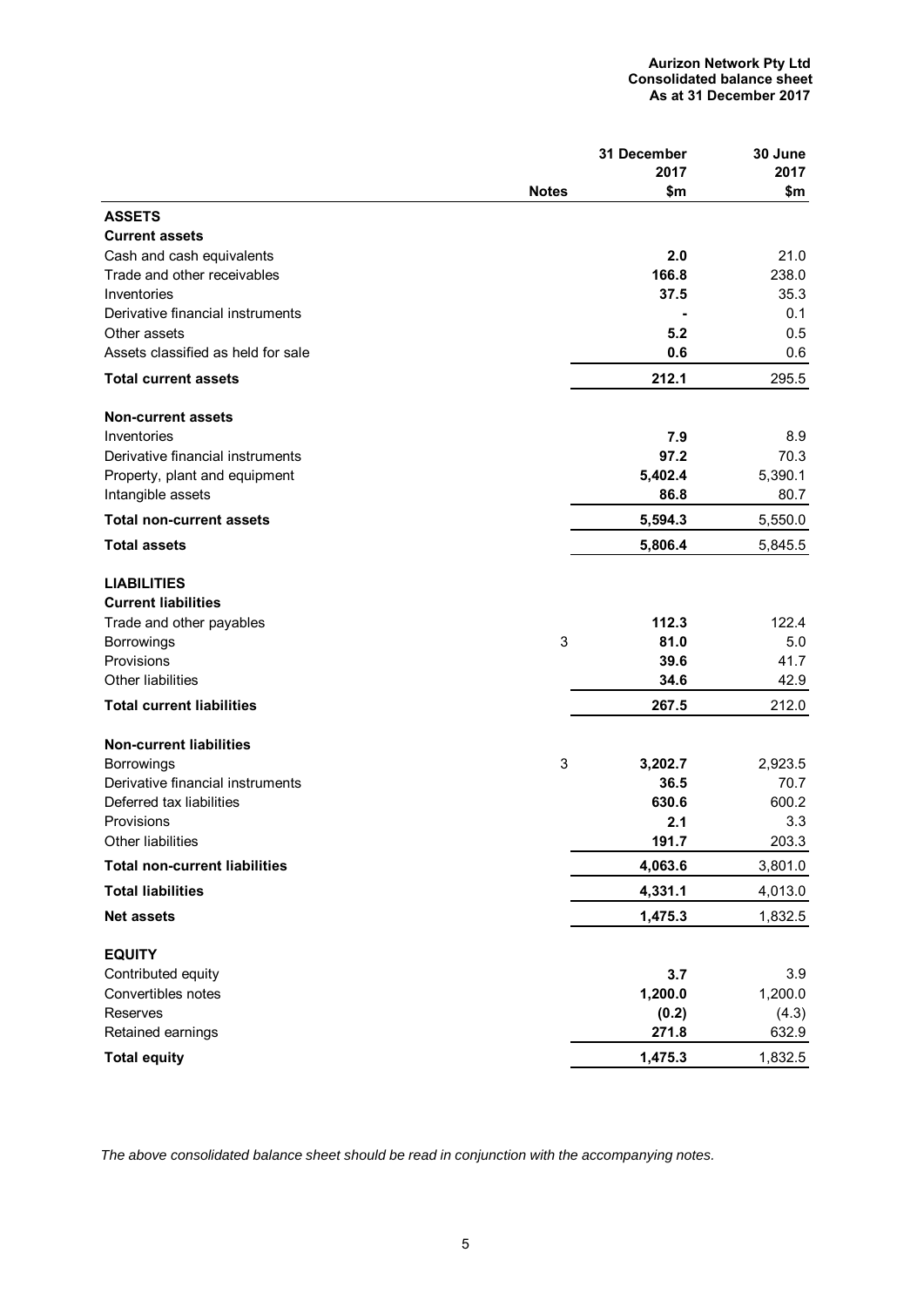#### **Aurizon Network Pty Ltd Consolidated statement of changes in equity For the six months ended 31 December 2017**

| Attributable to owners of Aurizon Network Pty Ltd |  |  |  |  |  |  |  |
|---------------------------------------------------|--|--|--|--|--|--|--|
|---------------------------------------------------|--|--|--|--|--|--|--|

|                                                                      | <b>Notes</b>   | <b>Contributed</b><br>equity | Convertible<br>notes | <b>Reserves</b> | <b>Retained</b><br>profits | <b>Total equity</b> |
|----------------------------------------------------------------------|----------------|------------------------------|----------------------|-----------------|----------------------------|---------------------|
|                                                                      |                | \$m                          | \$m                  | \$m             | \$m                        | \$m                 |
| Balance at 1 July 2017                                               |                | 3.9                          | 1,200.0              | (4.3)           | 632.9                      | 1,832.5             |
| Profit for the six months<br>Other comprehensive income              |                |                              |                      | 4.1             | 121.7                      | 121.7<br>4.1        |
| Total comprehensive income<br>for the six months                     |                |                              |                      | 4.1             | 121.7                      | 125.8               |
| <b>Transactions with owners in</b><br>their capacity as owners:      |                |                              |                      |                 |                            |                     |
| Dividends provided for or paid<br>Capital distribution to the parent | $\overline{2}$ |                              |                      |                 | (482.8)                    | (482.8)             |
| for share-based payments                                             |                | (0.2)                        |                      |                 |                            | (0.2)               |
|                                                                      |                | (0.2)                        | $\overline{a}$       |                 | (482.8)                    | (483.0)             |
| <b>Balance at 31 December 2017</b>                                   |                | 3.7                          | 1,200.0              | (0.2)           | 271.8                      | 1,475.3             |
| Balance at 1 July 2016                                               |                | 2.5                          | 1,200.0              | (33.6)          | 623.0                      | 1,791.9             |
| Profit for the six months<br>Other comprehensive income              |                |                              |                      | 31.1            | 145.2                      | 145.2<br>31.1       |
| Total comprehensive income<br>for the six months                     |                |                              |                      | 31.1            | 145.2                      | 176.3               |
| <b>Transactions with owners in</b><br>their capacity as owners:      |                |                              |                      |                 |                            |                     |
| Dividends provided for or paid<br>Capital contribution from the      | $\overline{2}$ |                              |                      |                 | (14.5)                     | (14.5)              |
| parent for share-based payments                                      |                | 0.1                          |                      |                 |                            | 0.1                 |
|                                                                      |                | 0.1                          | $\overline{a}$       | -               | (14.5)                     | (14.4)              |
| <b>Balance at 31 December 2016</b>                                   |                | 2.6                          | 1,200.0              | (2.5)           | 753.7                      | 1,953.8             |

*The above consolidated statement of changes in equity should be read in conjunction with the accompanying notes.*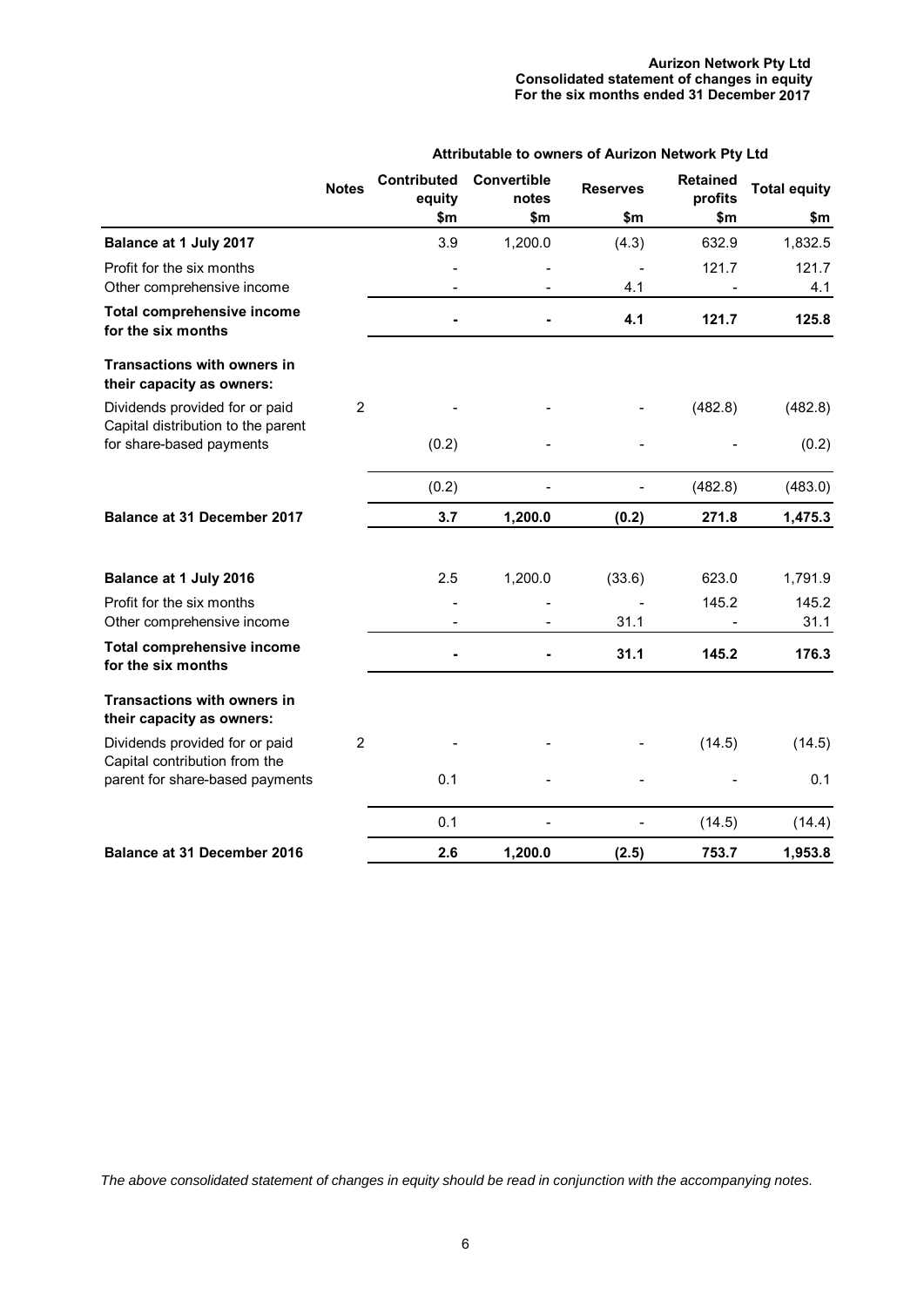#### **Aurizon Network Pty Ltd Consolidated statement of cash flows For the six months ended 31 December 2017**

|                                                                  | 31 December | 31 December |
|------------------------------------------------------------------|-------------|-------------|
|                                                                  | 2017        | 2016        |
|                                                                  | \$m         | \$m         |
| Cash flows from operating activities                             |             |             |
| Receipts from customers                                          | 761.5       | 796.5       |
| Payments to suppliers and employees                              | (337.4)     | (364.5)     |
| Interest received                                                | 0.2         | 0.7         |
| Income taxes paid                                                | (28.4)      | (73.0)      |
| Net cash inflow from operating activities                        | 395.9       | 359.7       |
| Cash flows from investing activities                             |             |             |
| Payments for property, plant and equipment                       | (147.3)     | (119.0)     |
| Payments for intangible assets                                   | (9.9)       | (8.6)       |
| Interest paid on qualifying assets                               | (1.1)       | (1.9)       |
| Net cash (outflow) from investing activities                     | (158.3)     | (129.5)     |
| Cash flows from financing activities                             |             |             |
| Proceeds from borrowings                                         | 245.0       |             |
| Repayment of borrowings                                          | (25.0)      | (131.0)     |
| Payment of transaction costs related to borrowings               | (3.9)       | (0.2)       |
| Capital distribution to parent                                   | (0.1)       | (0.6)       |
| Loans from related parties                                       | 81.0        | 27.0        |
| Finance lease payments                                           |             | (9.6)       |
| Dividends paid to Company's shareholders (note 2(a))             | (482.8)     | (14.5)      |
| Interest paid                                                    | (70.8)      | (77.5)      |
| Net cash (outflow) from financing activities                     | (256.6)     | (206.4)     |
| Net (decrease)/increase in cash and cash equivalents             | (19.0)      | 23.8        |
| Cash and cash equivalents at the beginning of the financial year | 21.0        | 3.3         |
| Cash and cash equivalents at end of the six months               | 2.0         | 27.1        |

*The above consolidated statement of cash flows should be read in conjunction with the accompanying notes.*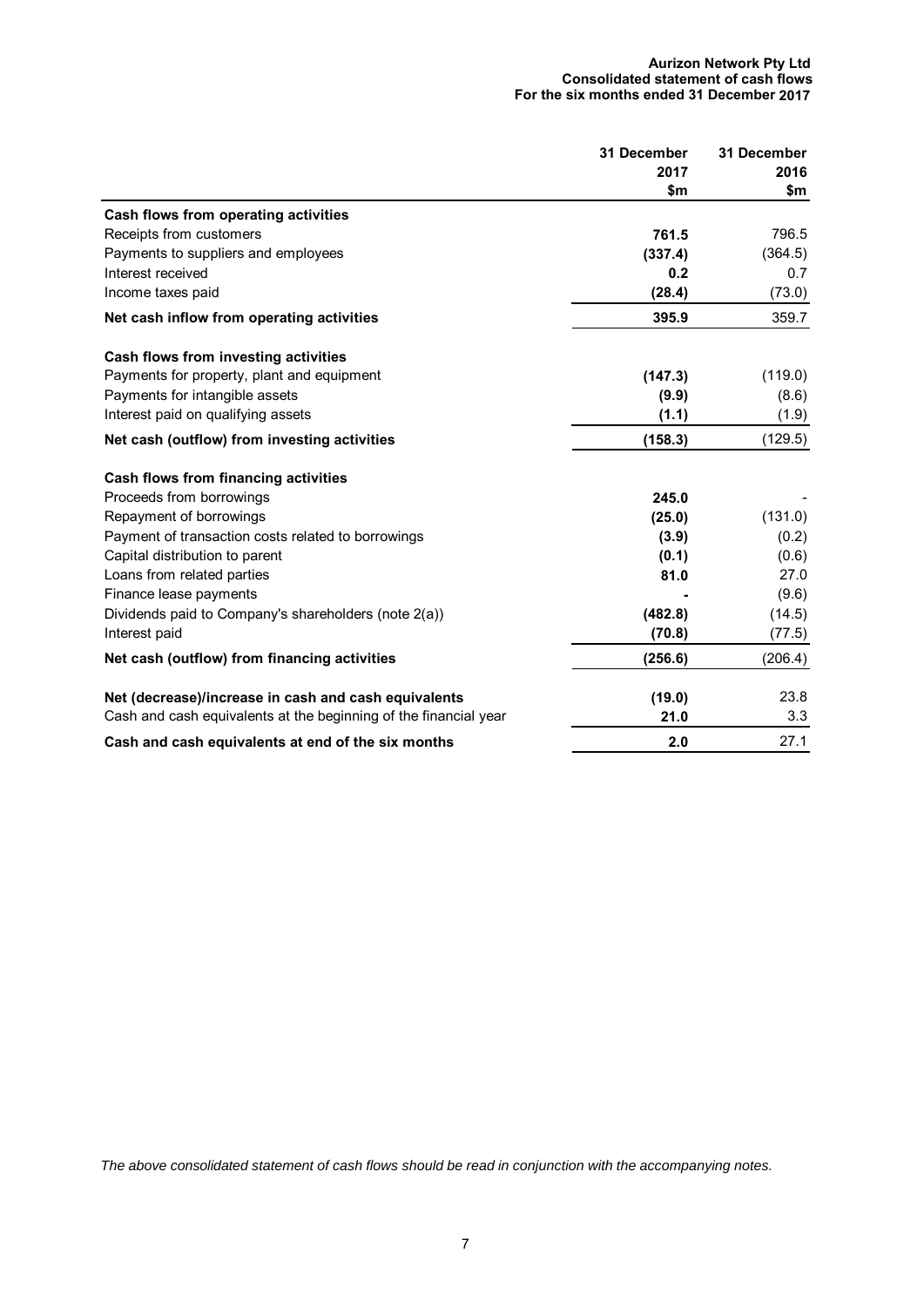## **About this report**

#### **Corporate information**

The financial statements of Aurizon Network Pty Ltd ("the Company" or "Aurizon Network") for the six months ended 31 December 2017 are for the consolidated entity consisting of the Company and its subsidiaries (together referred to as "the Group").

#### **Basis of preparation**

This consolidated Interim Financial Report for the six month reporting period ended 31 December 2017 has been prepared in accordance with Accounting Standard AASB 134 *Interim Financial Reporting*.

This consolidated Interim Financial Report does not include all the notes of the type normally included in an annual financial report. Accordingly, this financial report is to be read in conjunction with the annual report of the Company for the year ended 30 June 2017. The annual report for the Company is available at www.aurizon.com.au.

The consolidated Interim Financial Report is presented in Australian dollars with all values rounded to the nearest hundred thousand dollars, unless otherwise stated, in accordance with ASIC Corporations (Rounding in Financial/Directors' Reports) Instrument 2016/191.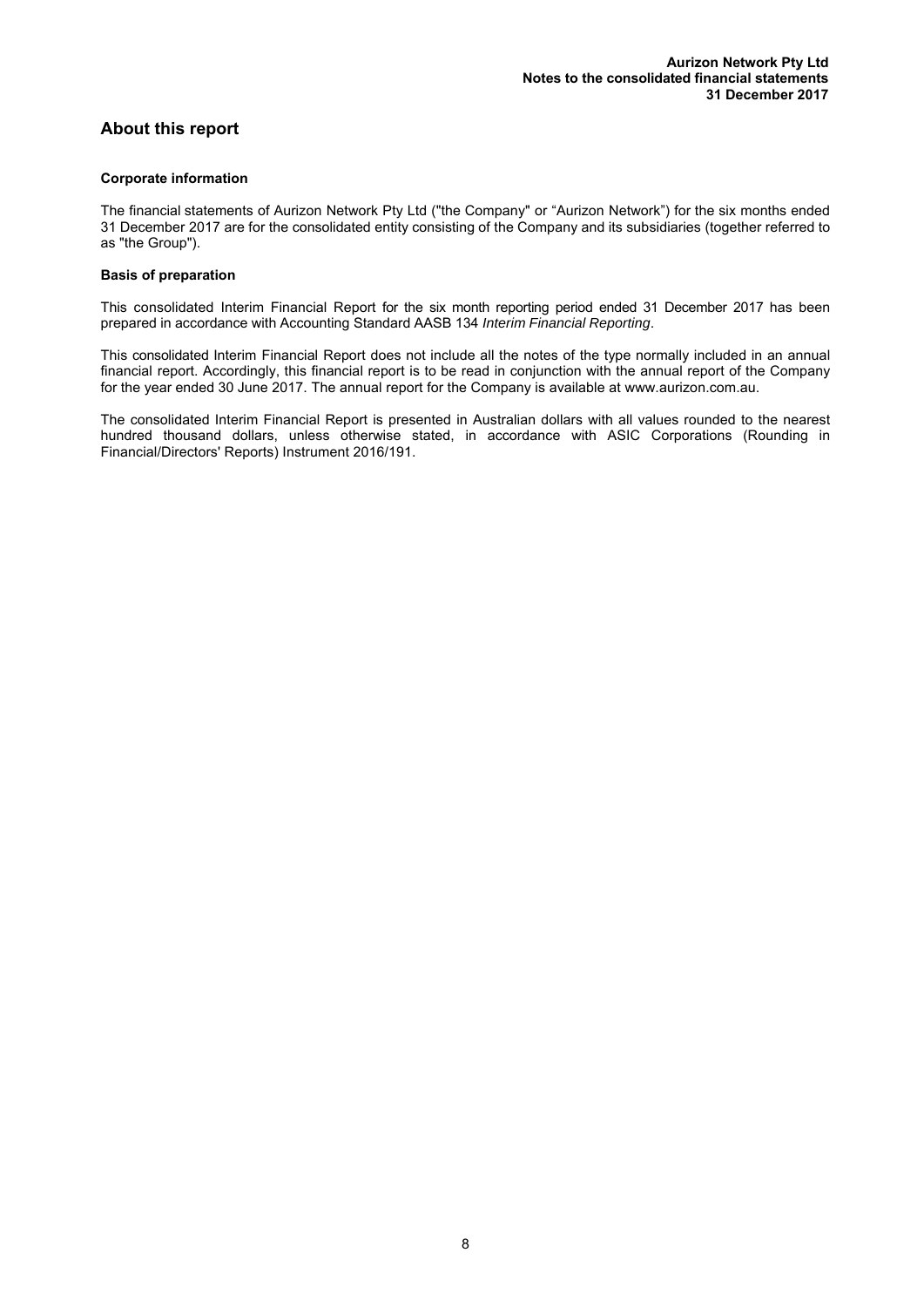## **Key Events and transactions for the reporting period**

The financial position and performance of the Group was particularly affected by the following events and transactions during the reporting period:

#### **Access undertaking (UT5)**

On 15 December 2017, the Queensland Competition Authority (QCA) issued a draft decision pertaining to the Company's 2017 Draft Access Undertaking (UT5). The Draft Decision has proposed that the Company's overall Maximum Allowable Revenue (MAR) for the regulatory period (FY18 to FY21) of the Undertaking is \$3.893 billion, including a weighted average cost of capital of 5.41%.

Transitional tariffs have been approved for the period to the earlier of 30 June 2018 or the date the UT5 Undertaking takes effect. There is a risk that the final approved UT5 tariffs will be different to the transitional tariffs which may result in an under or over recovery of revenue payable or receivable in future years dependent on future railings.

Access revenue recognised in these financial statements is based on the transitional tariffs applying from 1 July 2017.

Revenue recognised for the six months ended 31 December 2016 was based on the approved UT4 Undertaking tariffs, applied to actual volumes railed and included \$45 million prior years true-ups.

#### **Debt refinancing**

In October 2017, the Company refinanced \$525 million of its revolving bank debt facility with a 5 year \$500 million revolving bank debt facility extending the maturity date to 20 October 2022.

#### **Comparative Period**

Key events and transactions affecting the performance of the Group in the comparative period are disclosed within the Financial Report for the year ended 30 June 2017.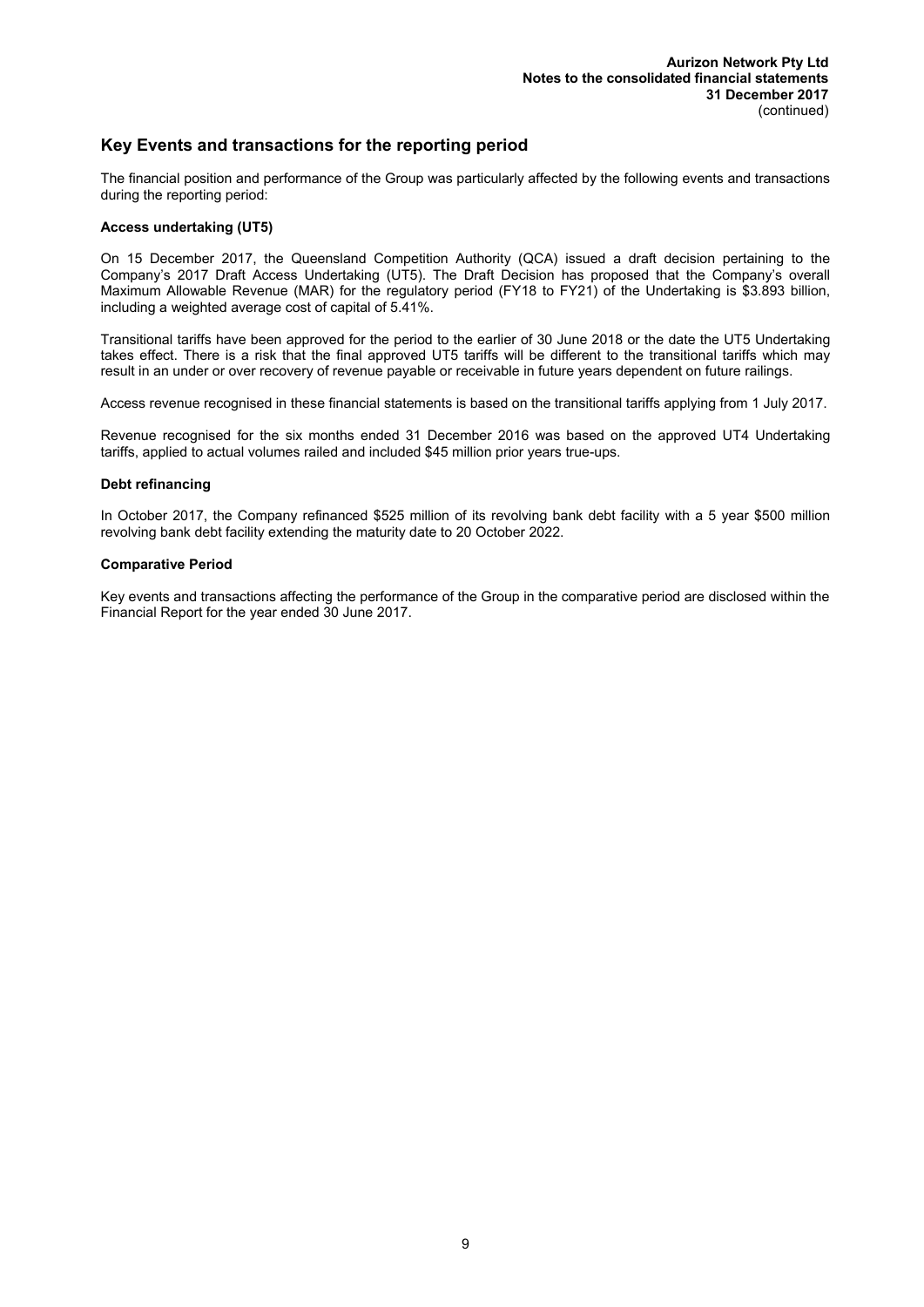## **Results for the six months**

## **In this section …**

Results for the six months provides a breakdown of individual line items in the consolidated income statement that the directors consider most relevant.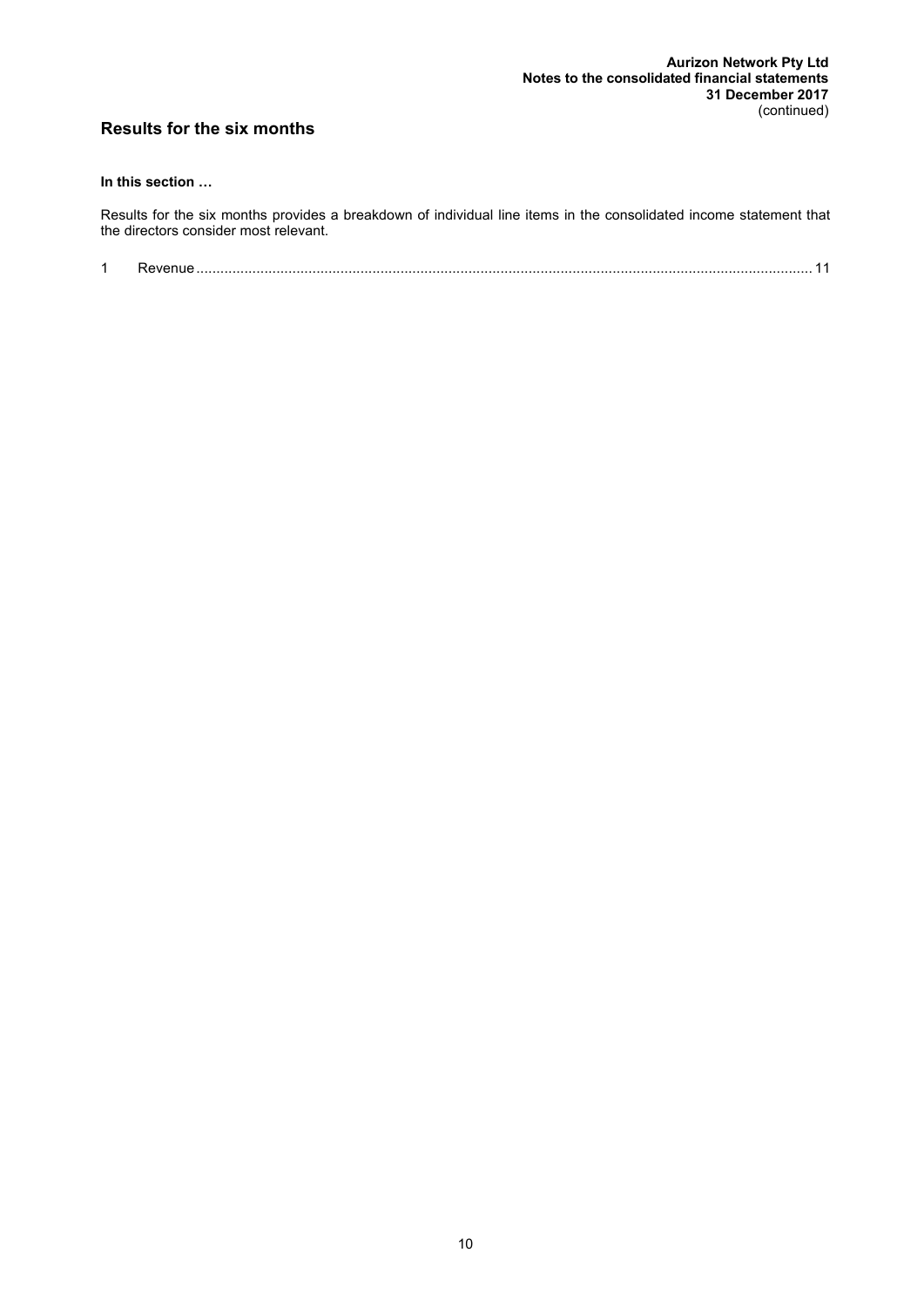## **1 Revenue**

The Company recognises revenue from the provision of access to the Central Queensland Coal Network (CQCN) and other incidental services. Revenue is derived from the following major sources:

- Track access revenue comprises: Provision of access to, and operation and management of the CQCN.
- Other revenue comprises: Revenue from minor operations including access facilitation charges, revenue from telecommunications and items of a corporate nature.

|                                    | 31 December<br>2017<br>\$m | 31 December<br>2016<br>\$m |
|------------------------------------|----------------------------|----------------------------|
| Revenue from continuing operations |                            |                            |
| Services revenue                   |                            |                            |
| Track access                       | 577.0                      | 628.5                      |
| Other revenue                      | 30.5                       | 42.6                       |
|                                    | 607.5                      | 671.1                      |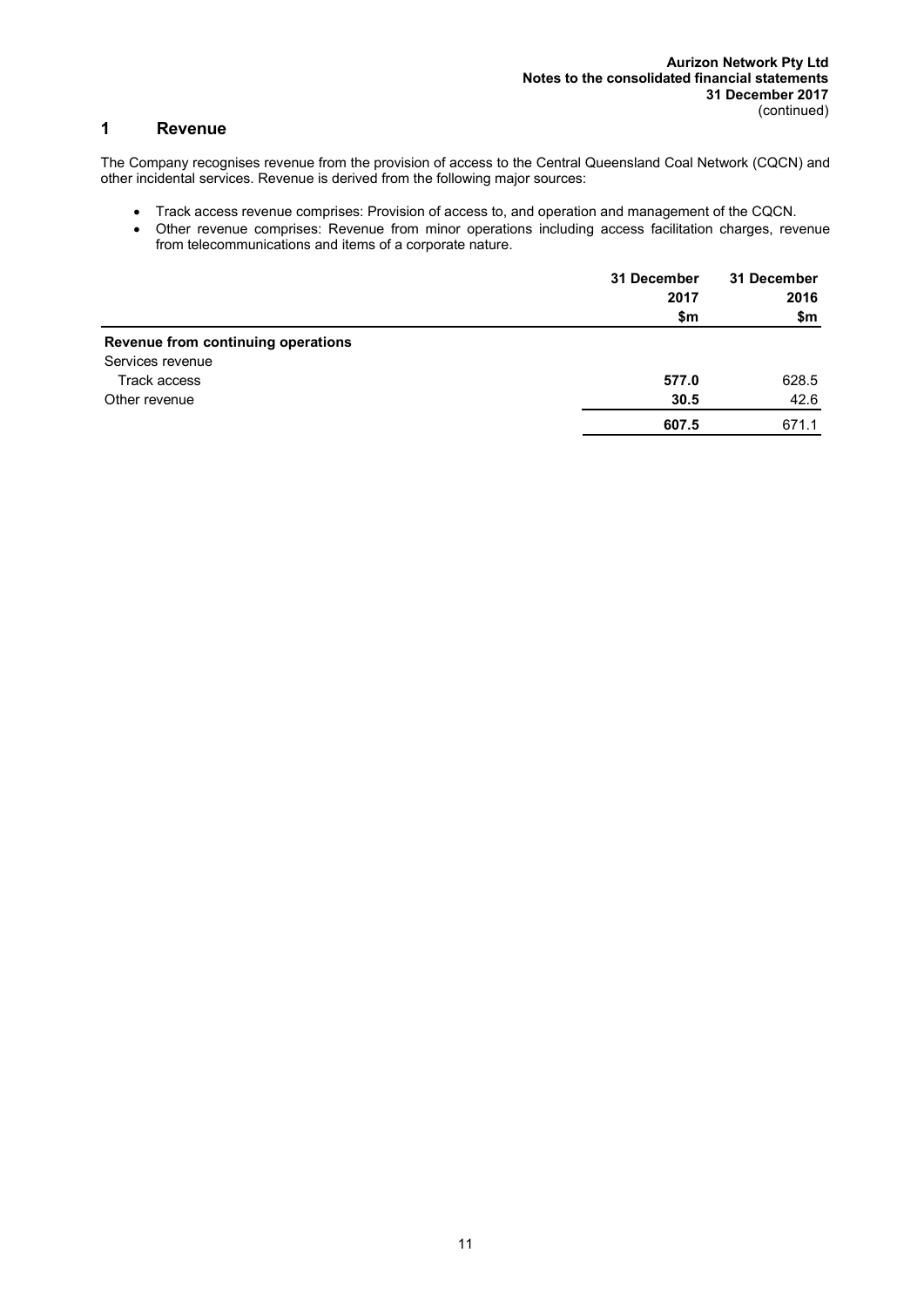## **Capital management**

#### **In this section …**

Capital management provides information about the capital management practices of the Group and shareholder returns for the six months and the Group's fair value disclosure for financial instruments.

| 2 |                                                 |  |
|---|-------------------------------------------------|--|
| 3 |                                                 |  |
| 4 | Fair value disclosure for financial instruments |  |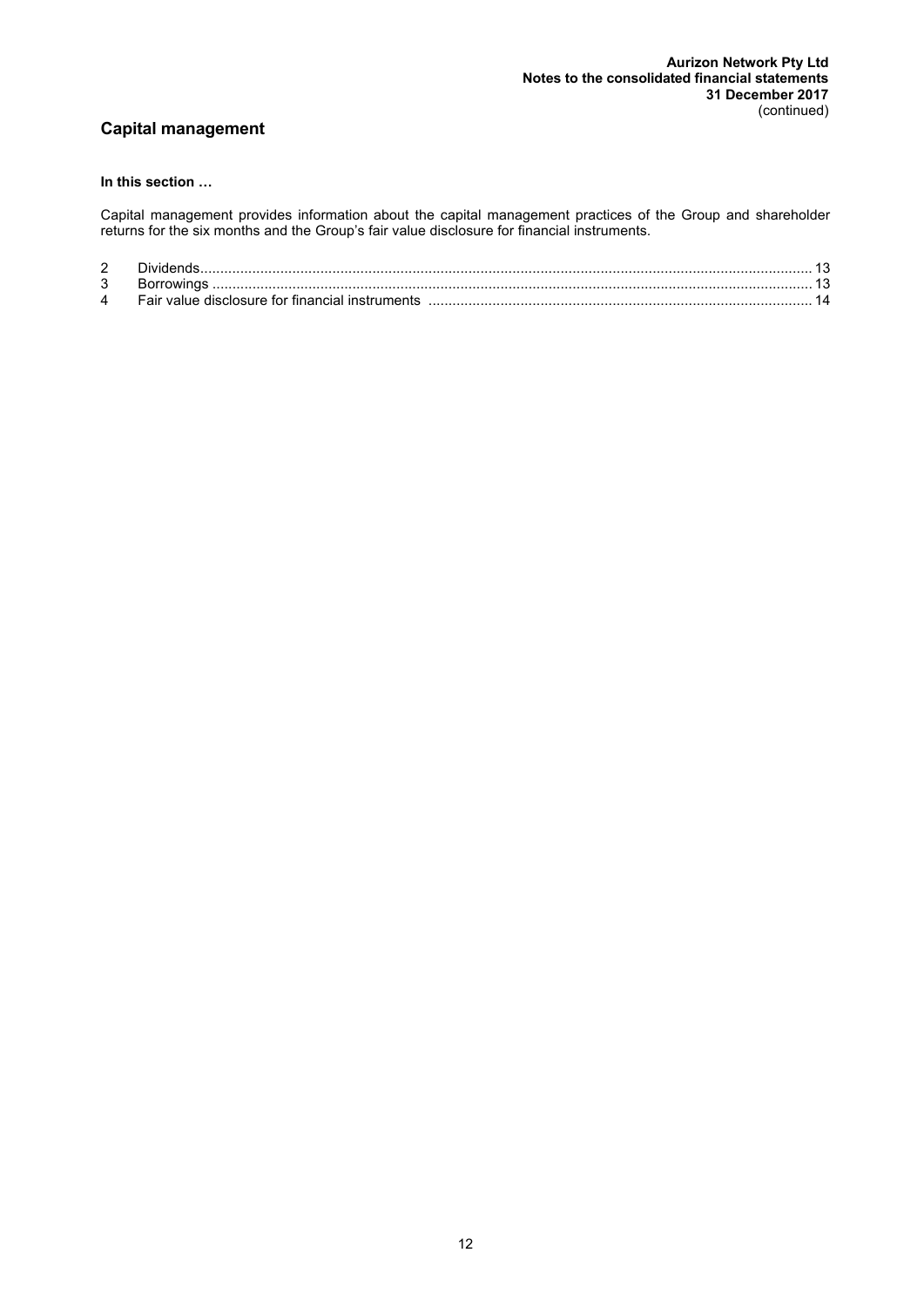## **2 Dividends**

#### **(a) Ordinary shares**

|                                                                                                                                                                                                                                                                                                                                                    | <b>31 December</b> | 31 December |
|----------------------------------------------------------------------------------------------------------------------------------------------------------------------------------------------------------------------------------------------------------------------------------------------------------------------------------------------------|--------------------|-------------|
|                                                                                                                                                                                                                                                                                                                                                    | 2017               | 2016        |
|                                                                                                                                                                                                                                                                                                                                                    | \$m                | \$m         |
| Final dividend for the year ended 30 June 2017 of \$3,510,000 (2016:<br>\$145,000) per share, paid September 2017 (unfranked)                                                                                                                                                                                                                      | 351.0              | 14.5        |
| Interim dividend for the year ended 30 June 2018 of \$1,318,000 (2017: nil)<br>per share, paid November 2017 (unfranked)                                                                                                                                                                                                                           | 131.8              |             |
|                                                                                                                                                                                                                                                                                                                                                    | 482.8              | 14.5        |
| (b) Dividends not recognised at the end of the reporting period                                                                                                                                                                                                                                                                                    |                    |             |
|                                                                                                                                                                                                                                                                                                                                                    | 31 December        | 31 December |
|                                                                                                                                                                                                                                                                                                                                                    | 2017               | 2016        |
|                                                                                                                                                                                                                                                                                                                                                    | \$m                | \$m         |
| Since 31 December 2017, the directors have recommended the payment of<br>an interim dividend of \$368,000 (2016: \$964,000) per fully paid ordinary<br>share, unfranked. The aggregate amount of the proposed dividend expected<br>to be paid on 22 March 2018 out of retained earnings, but not recognised as<br>a liability at 31 December 2017: | 36.8               | 96.4        |
| 3<br><b>Borrowings</b>                                                                                                                                                                                                                                                                                                                             |                    |             |
|                                                                                                                                                                                                                                                                                                                                                    | 31 December        | 30 June     |
|                                                                                                                                                                                                                                                                                                                                                    | 2017               | 2017        |
|                                                                                                                                                                                                                                                                                                                                                    | \$m                | \$m         |
|                                                                                                                                                                                                                                                                                                                                                    |                    |             |
| <b>Current</b>                                                                                                                                                                                                                                                                                                                                     |                    |             |
| Unsecured                                                                                                                                                                                                                                                                                                                                          |                    |             |
| Working capital facility                                                                                                                                                                                                                                                                                                                           | 81.0               | 5.0         |
| Loans from related parties                                                                                                                                                                                                                                                                                                                         |                    |             |
| <b>Total current borrowings</b>                                                                                                                                                                                                                                                                                                                    | 81.0               | 5.0         |
| <b>Non-current</b>                                                                                                                                                                                                                                                                                                                                 |                    |             |
| Unsecured                                                                                                                                                                                                                                                                                                                                          |                    |             |
| Medium-term notes                                                                                                                                                                                                                                                                                                                                  | 2,498.5            | 2,441.7     |
| Syndicated facilities                                                                                                                                                                                                                                                                                                                              | 715.0              | 490.0       |
| Capitalised borrowing costs                                                                                                                                                                                                                                                                                                                        | (10.8)             | (8.2)       |
| <b>Total non-current borrowings</b>                                                                                                                                                                                                                                                                                                                | 3,202.7            | 2,923.5     |
|                                                                                                                                                                                                                                                                                                                                                    |                    |             |

The Company's unsecured syndicated facilities contain financial covenants. Both the syndicated facilities and medium-term notes contain general undertakings including negative pledge clauses which restrict the amount of security that the Company can provide over its assets in certain circumstances. The Company has complied with all required covenants and undertakings throughout the reporting period.

In October 2017, the Company refinanced \$525 million of its revolving bank debt facility with a 5 year \$500 million revolving bank debt facility extending the maturity date to 20 October 2022.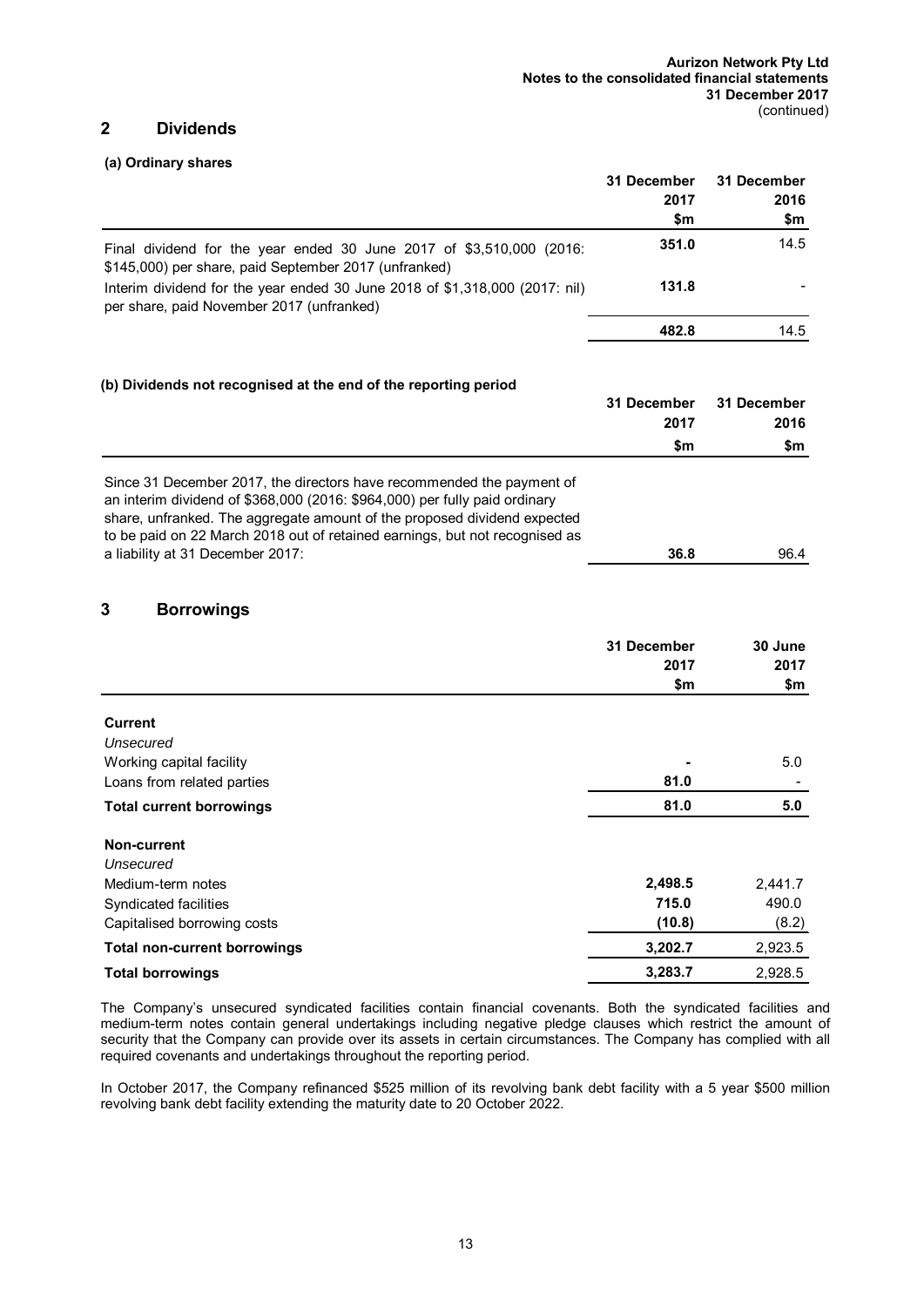## **4 Fair value disclosure for financial instruments**

#### **Fair values of financial instruments**

The carrying amounts and fair values of all of the Group's financial instruments which are not carried at an amount which approximates their fair value at 31 December 2017 and 30 June 2017 are shown in the following table.

The fair value of borrowings is estimated by discounting the future contractual cash flows at the current market interest rates that are available to Aurizon Network for similar financial instruments. For the period ended 31 December 2017, the borrowing rates were determined to be ranging from 3.0% to 4.1% depending on the type of borrowing (30 June 2017 – 2.6% to 4.8%).

|                   |                              | 31 December 2017 |                                  | 30 June 2017             |
|-------------------|------------------------------|------------------|----------------------------------|--------------------------|
|                   | <b>Carrying value</b><br>\$m | \$m              | Fair value Carrying value<br>\$m | <b>Fair value</b><br>\$m |
| <b>Borrowings</b> | 3.202.7                      | 3.386.4          | 2.928.5                          | 3,096.3                  |
|                   | 3,202.7                      | 3,386.4          | 2,928.5                          | 3,096.3                  |

#### **Valuation hierarchy of financial instruments carried at fair value on a recurring basis**

The Group measures and recognises the following assets and liabilities at fair value on a recurring basis:

- Forward exchange contracts
- Interest rate swaps (including cross currency interest rate swaps)

#### **(a) Fair value hierarchy**

Financial instruments carried at fair value may be grouped into three valuation categories:

- Level 1: quoted prices (unadjusted) in active markets for identical assets or liabilities;
- Level 2: inputs other than quoted prices included within Level 1 that are observable for the asset or liability,
- either directly (i.e. as prices) or indirectly (i.e. derived from prices); and
- Level 3: inputs for the asset or liability that are not based on observable market data (unobservable inputs).

All of the Group's financial instruments measured at fair value are categorised as Level 2. There were no transfers between Levels 1, 2 and 3 fair value hierarchies during the current or prior six month period.

#### **(b) Valuation techniques used to derive fair values**

The fair value of financial instruments that are not traded in an active market (for example, over-the-counter derivatives) are determined using valuation techniques. These valuation techniques maximise the use of observable market data where available and rely as little as possible on entity specific estimates. If all significant inputs required to determine the fair value of an instrument are observable, the instrument is included in Level 2.

The fair value of forward foreign exchange contracts has been determined as the unrealised gain / loss at balance date by reference to market rates.

The fair value of interest rate swaps has been determined as the net present value of contracted cash flows. These values have been adjusted to reflect the credit risk of the Group and relevant counterparties, depending on whether the instrument is a financial asset or a financial liability. The existing exposure method, which discounts estimated future cash flows to present value using credit adjusted discount factors after counterparty netting arrangements, has been adopted for both forward foreign exchange contracts and interest rate swaps.

The fair value of cross currency interest rate swaps has been determined as the net present value of contracted cash flows. The future probable exposure method is applied to the estimated future cash flows to reflect the credit risk of the Group and relevant counterparties.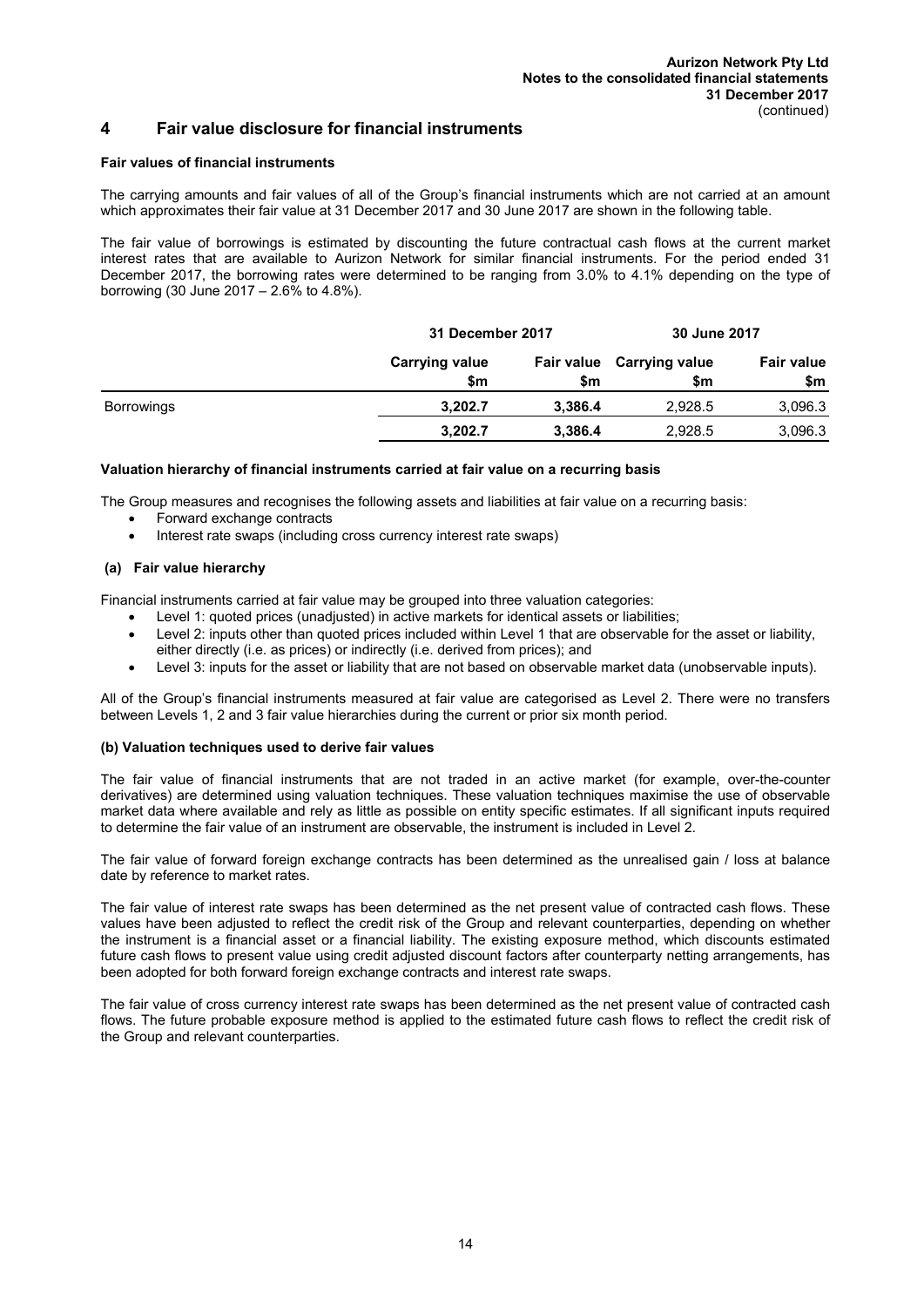## **Other information**

## **In this section …**

Other information provides information on other items which require disclosure to comply with Australian Accounting Standards and other regulatory pronouncements.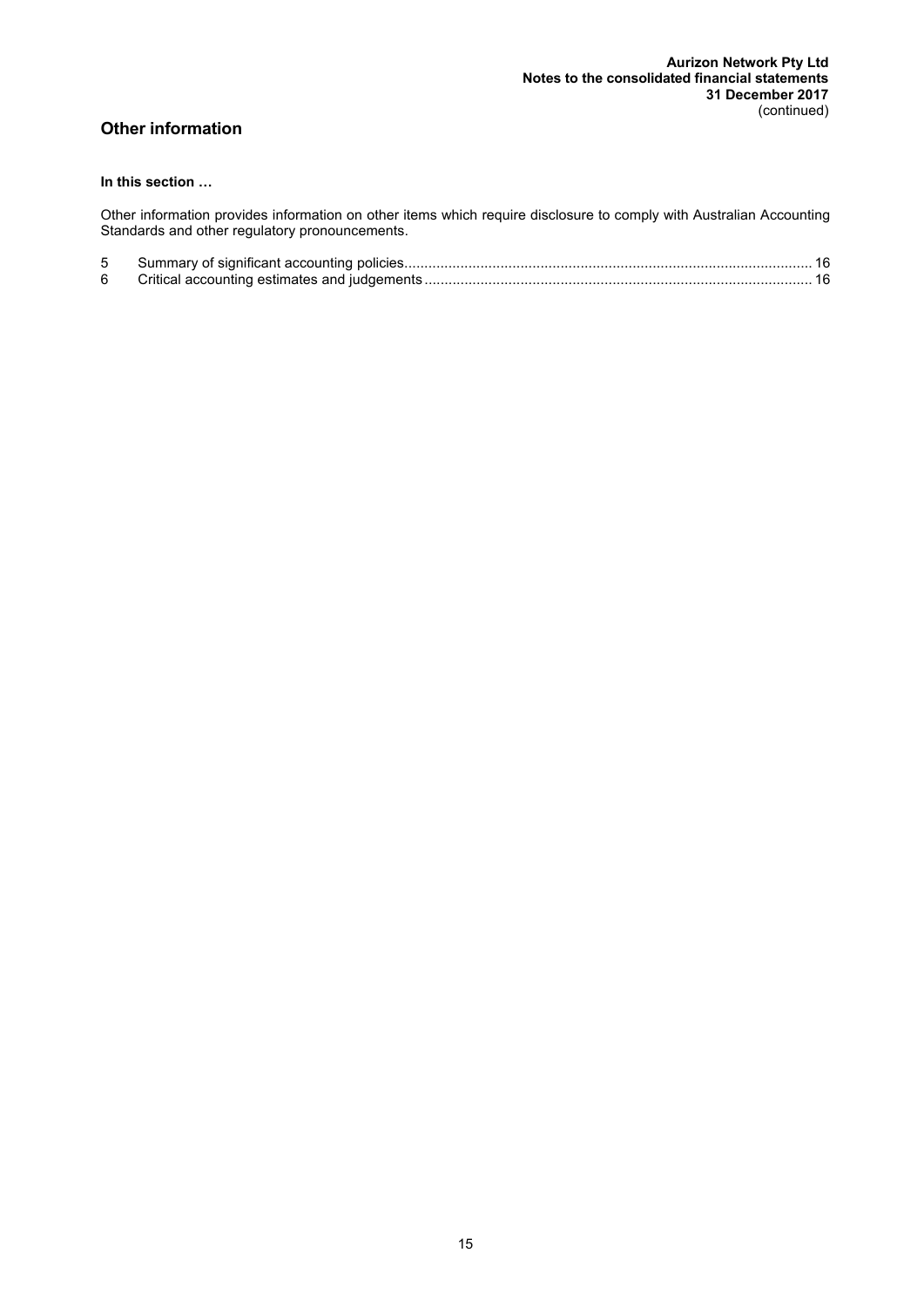## **5 Summary of significant accounting policies**

The principal accounting policies adopted in the preparation of this consolidated Interim Financial Report are consistent with those of the previous financial year. These policies have been consistently applied to both periods presented, unless otherwise stated. Where necessary, comparative information has been restated to conform with changes in presentation in the current year.

#### **New and revised accounting standards and interpretations**

None of the new standards and amendments to standards that are mandatory for the first time for the financial year beginning 1 July 2017 affect any of the amounts recognised in the current period or any prior period and are not likely to affect future periods. The Group has not early-adopted any amendments, standards or interpretations that have been issued but are not yet effective, with the exception of AASB 9 *Financial Instruments* which was adopted from 1 July 2014.

Certain new accounting standards and interpretations have been published that are not mandatory for 30 June 2018 reporting periods and have not been early-adopted by the Group.

AASB 15 *Revenue from Contracts with Customers* outlines a single comprehensive model for entities to use in accounting for revenue arising from contracts with customers. It supersedes current revenue recognition guidance including AASB 118 *Revenues*, AASB 111 *Construction Contracts* and related interpretations. The core principle is that an entity recognises revenue to depict the transfer of goods or services to customers in an amount that reflects the consideration to which the entity expects to be entitled in exchange for those goods or services. This standard also allows costs associated with obtaining a contract to be capitalised and amortised over the life of the new contract. This standard applies to the Aurizon Network reporting period beginning on 1 July 2018. The Group is currently assessing the effects of applying the new standard on the Group's financial statements. Work to date has focussed on access agreements as these account for the majority of the Group's revenue. We will continue to assess the impact, however to date, no material measurement differences have been identified between AASB 118 and AASB 15.

AASB 16 *Leases* addresses the recognition, measurement, presentation and disclosures of leases. This standard provides a single lessee accounting model, requiring lessees to recognise assets and liabilities for all leases unless the lease term is 12 months or less or the underlying asset has a low value. Lessors continue to classify leases as operating or finance, with AASB 16's approach to lessor accounting substantially unchanged from its predecessor, AASB 117. This standard applies to the Aurizon Network reporting period beginning on 1 July 2019. The Group is in the process of assessing the impact for the Group of this new standard. However, at 30 June 2017 the lease commitments of the Group were \$4.6 million and therefore the impact of the new standard is not expected to be material.

### **6 Critical accounting estimates and judgements**

A number of critical accounting estimates and judgements were disclosed in the 30 June 2017 financial report. Included within those judgement and estimates are the following which have particular relevance to the Interim Financial Report.

#### **Access revenue**

Access revenue recognised in these financial statements is based on the transitional tariffs applying from 1 July 2017. There is a risk that the final approved UT5 tariffs will be different to the transitional tariffs which may result in an under or over recovery of revenue, payable or receivable in future years dependent on future railings.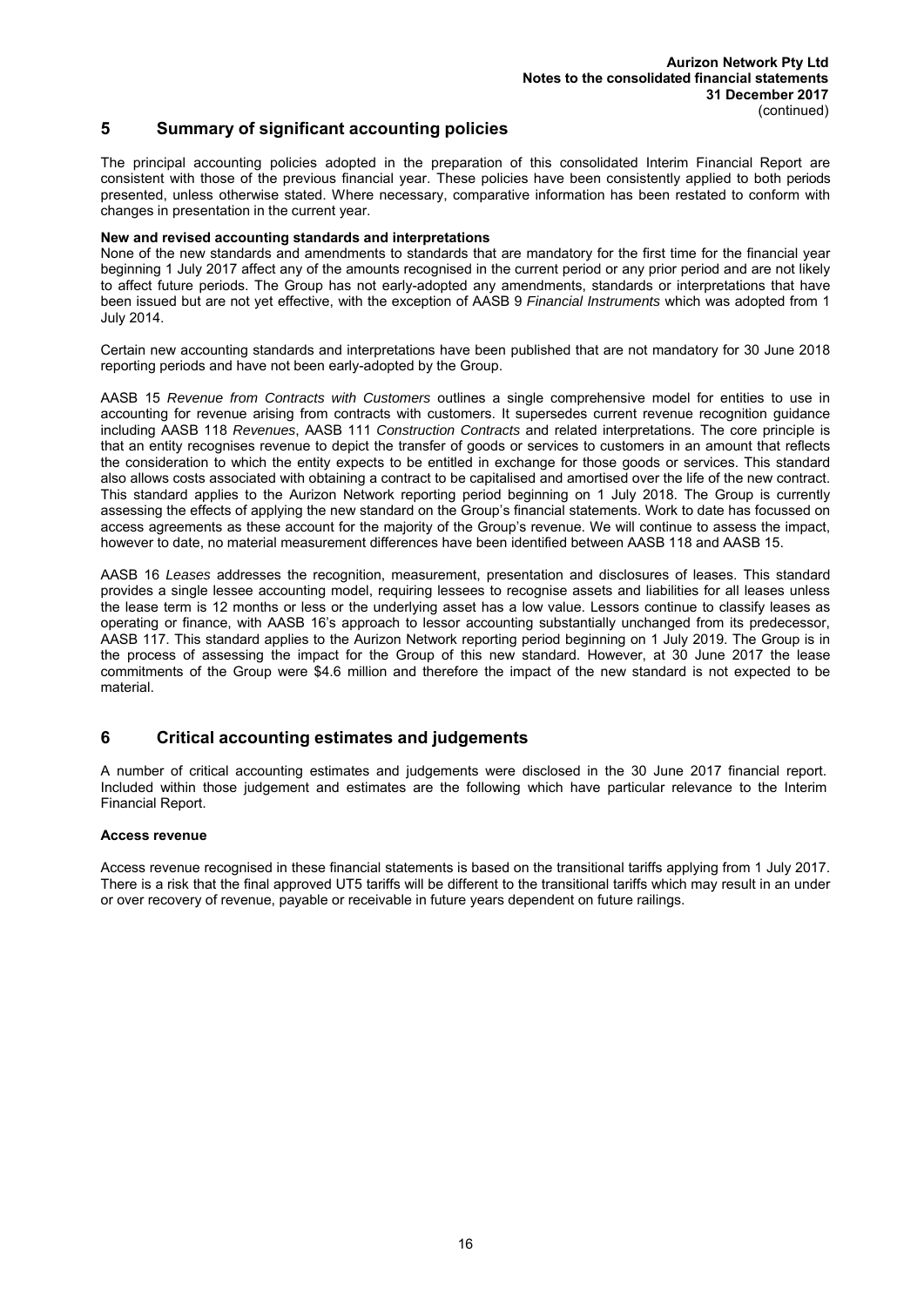## **Unrecognised items**

## **In this section …**

Unrecognised items provide information about items that are not recognised in the financial statements but could potentially have a significant impact on the Group's financial position and performance.

| 8 | Events occurring after the reporting period |  |
|---|---------------------------------------------|--|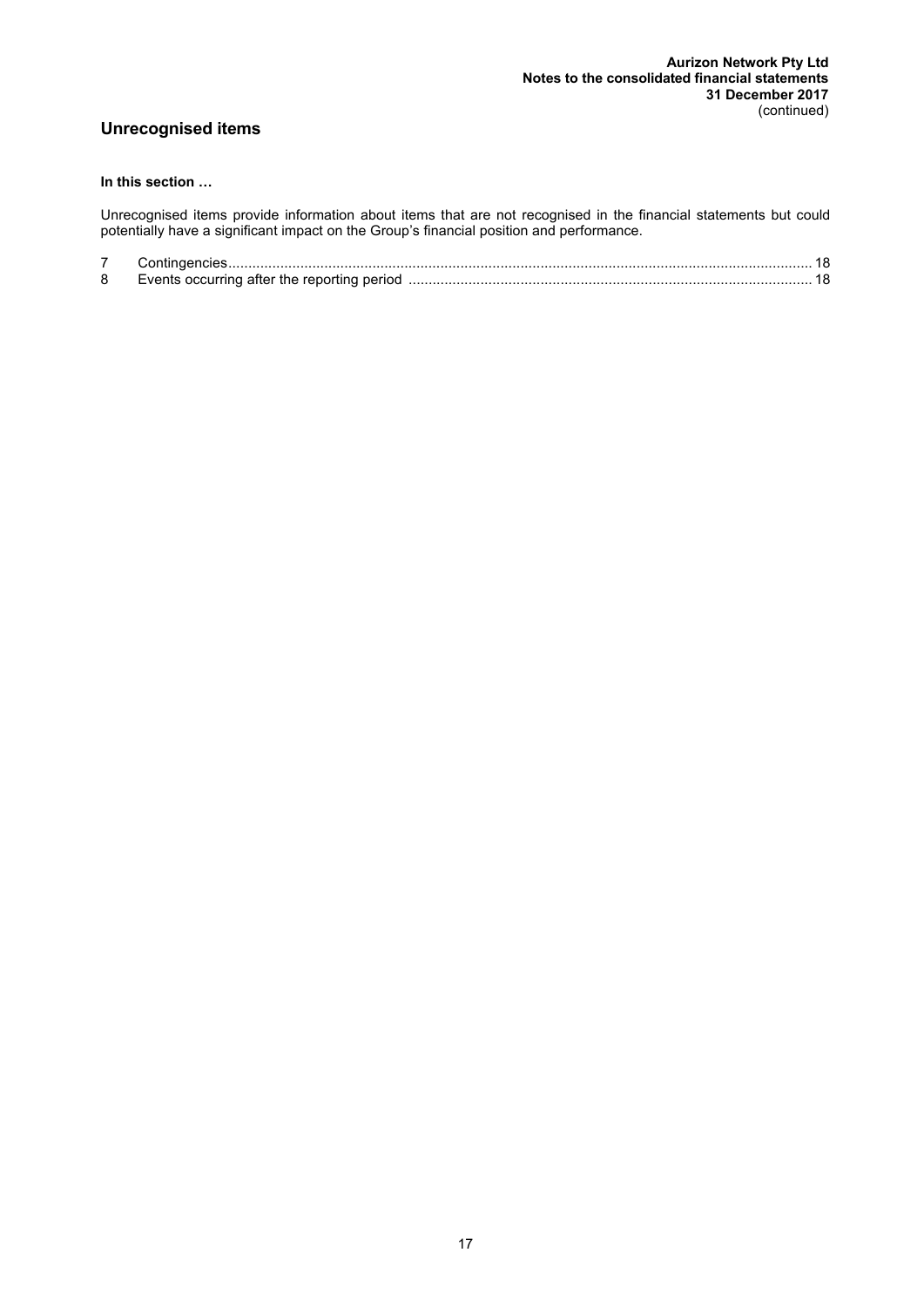## **7 Contingencies**

Issues relating to common law claims and product warranties are dealt with as they arise. There have been no material changes in contingent assets or liabilities since 30 June 2017.

## **8 Events occurring after the reporting period**

There have been no matters or circumstances occurring subsequent to the reporting period that have significantly affected, or may significantly affect, the operations of the Group, the results of those operations or the state of affairs of the Group.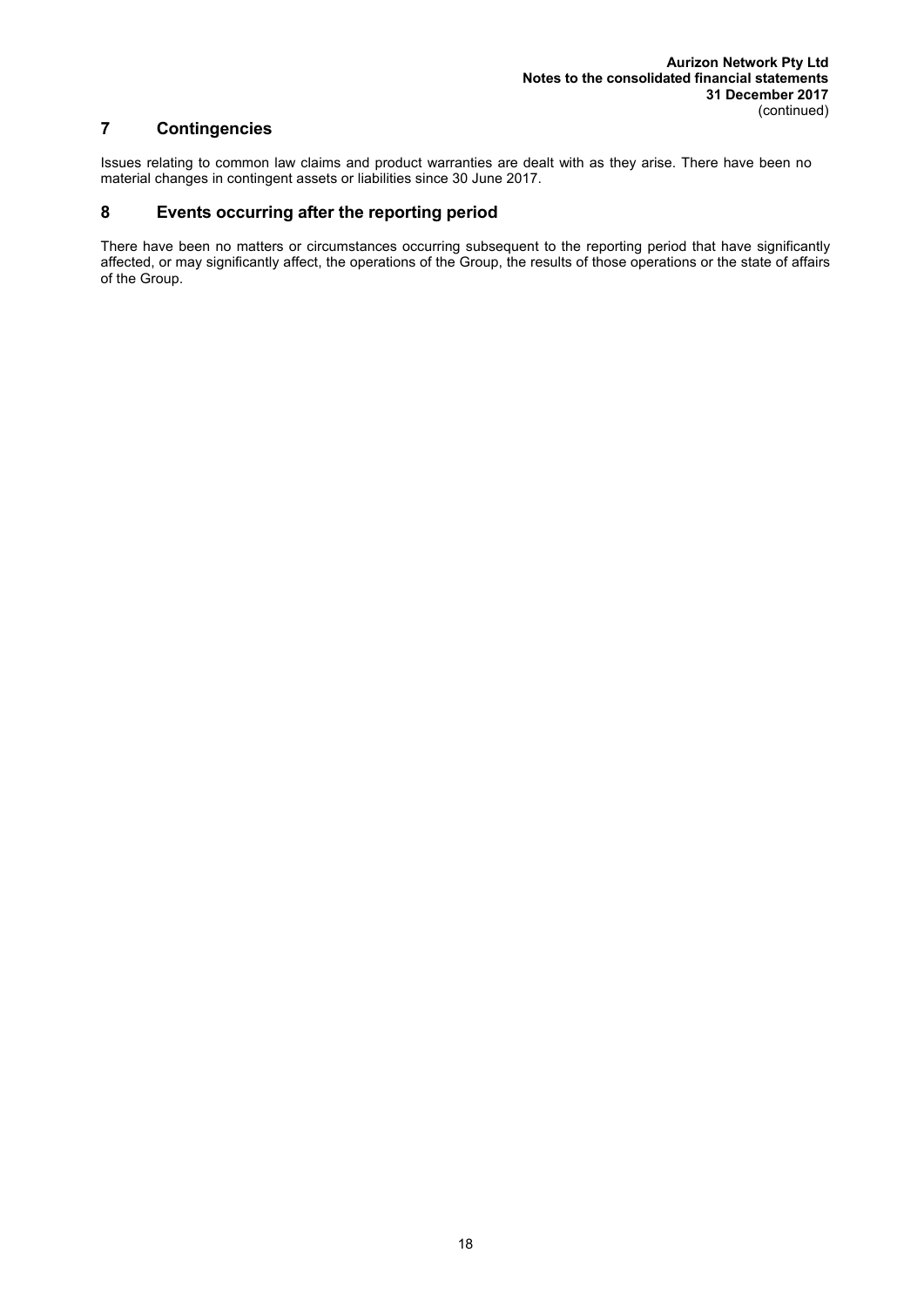In accordance with a resolution of the directors of the Company, I state that:

In the opinion of the directors of the Company:  $(a)$ 

- the financial statements and notes set out on pages 3 to 18
	- comply with Accounting Standards; and  $(i)$
	- give a true and fair view of the consolidated entity's financial position as at 31 December 2017 and  $(ii)$ of its performance for the six months ended on that date, and
- there are reasonable grounds to believe that the Company will be able to pay its debts as and when they<br>become due and payable.  $(b)$

M Fraser

Chairman

 $\cdot$  :

Brisbane QLD 12 February 2018